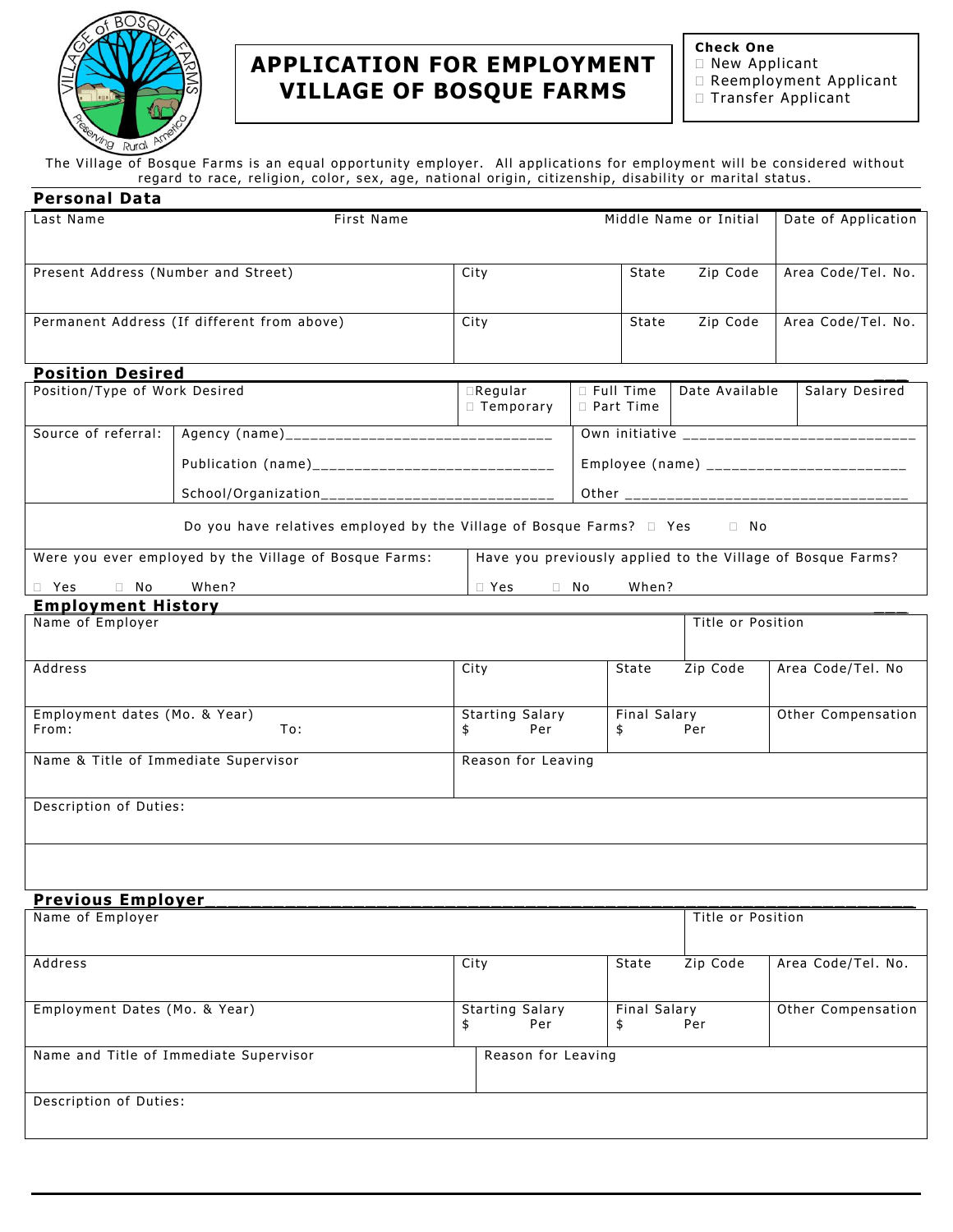| <b>Previous Employer</b>               |                        |                   |                    |
|----------------------------------------|------------------------|-------------------|--------------------|
| Name of Employer                       |                        | Title or Position |                    |
|                                        |                        |                   |                    |
| Address                                | City                   | State<br>Zip Code | Area Code/Tel. No. |
|                                        |                        |                   |                    |
| Employment Dates (Mo. & Year)          | <b>Starting Salary</b> | Final Salary      | Other Compensation |
|                                        | Per<br>\$              | Per<br>\$         |                    |
| Name and Title of Immediate Supervisor | Reason for Leaving     |                   |                    |
|                                        |                        |                   |                    |
| Description of Duties:                 |                        |                   |                    |
|                                        |                        |                   |                    |
|                                        |                        |                   |                    |
|                                        |                        |                   |                    |

| <b>Previous Employer</b>               |      |                               |              |                   |                    |
|----------------------------------------|------|-------------------------------|--------------|-------------------|--------------------|
| Name of Employer                       |      |                               |              | Title or Position |                    |
| Address                                | City |                               | State        | Zip Code          | Area Code/Tel. No. |
|                                        |      |                               |              |                   |                    |
| Employment Dates (Mo. & Year)          | \$   | <b>Starting Salary</b><br>Per | Final Salary | Per               | Other Compensation |
| Name and Title of Immediate Supervisor |      | Reason for Leaving            |              |                   |                    |
| Description of Duties:                 |      |                               |              |                   |                    |

## **EDUCATION**

|                                                                                                            | High School or<br>General<br>Equivalency Diploma<br>(GED) | Undergraduate<br>College/University |                | Graduate/<br>Professional |                |              |                | Business/<br><b>Technical School</b> |                |  |
|------------------------------------------------------------------------------------------------------------|-----------------------------------------------------------|-------------------------------------|----------------|---------------------------|----------------|--------------|----------------|--------------------------------------|----------------|--|
| School Name and<br>Location                                                                                |                                                           |                                     |                |                           |                |              |                |                                      |                |  |
| Circle Last Year<br>Completed                                                                              |                                                           | 1                                   | $\overline{2}$ | $\mathsf{3}$              | $\overline{4}$ | $\mathbf{1}$ | $\overline{2}$ | 3                                    | $\overline{4}$ |  |
| Diploma/Degree/Credits                                                                                     |                                                           |                                     |                |                           |                |              |                |                                      |                |  |
| Describe Course of<br>Study                                                                                |                                                           |                                     |                |                           |                |              |                |                                      |                |  |
| Describe any<br>specialized training,<br>apprenticeship, skills<br>and extra-curricular<br>activities      |                                                           |                                     |                |                           |                |              |                |                                      |                |  |
| Describe any honors<br>you have received                                                                   |                                                           |                                     |                |                           |                |              |                |                                      |                |  |
| State any additional<br>information you feel<br>may be helpful to us in<br>considering your<br>application |                                                           |                                     |                |                           |                |              |                |                                      |                |  |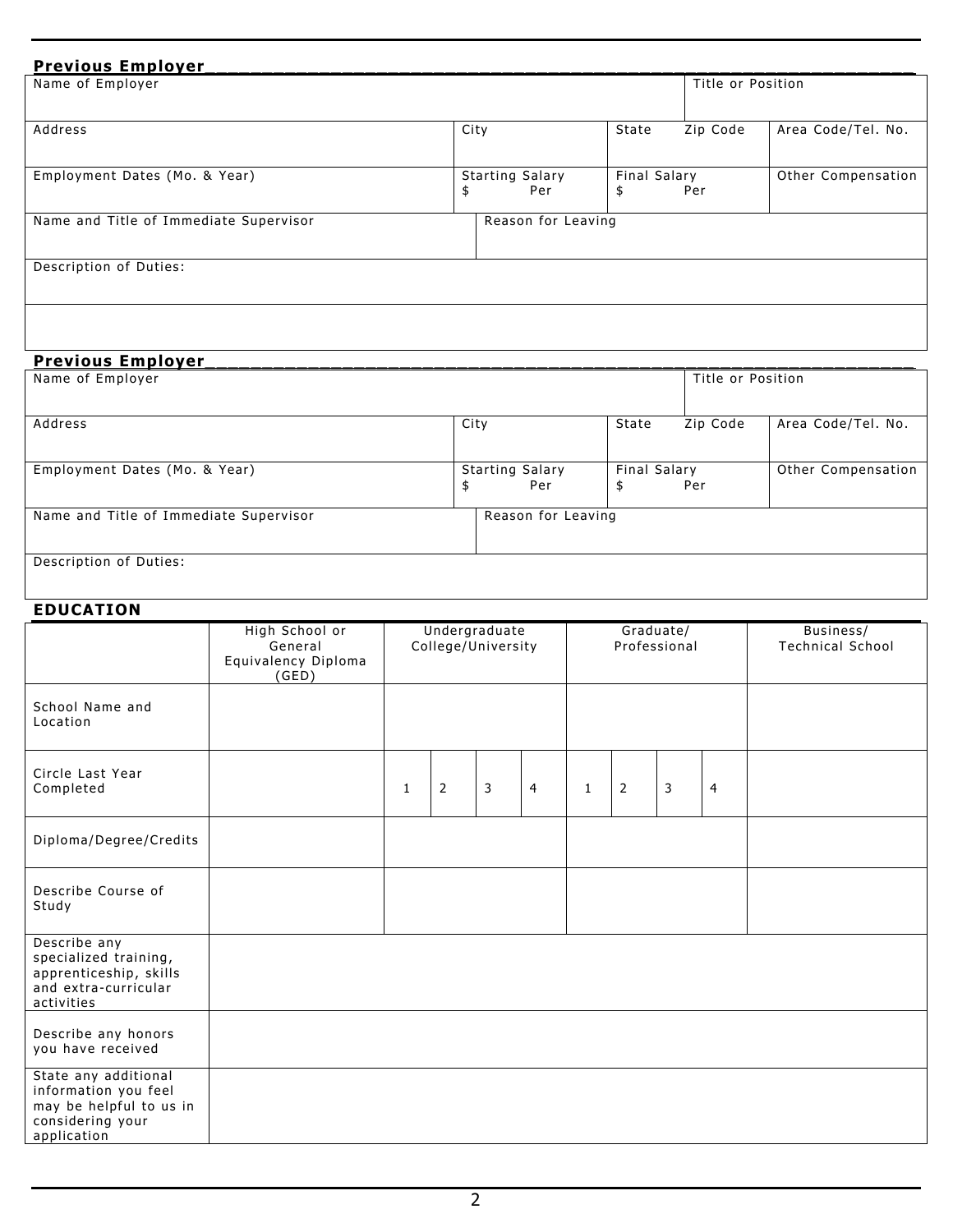### **Skills**

| Please check: | Microcomputer<br>$\Box$ | □Calculator          | $\Box$ Photographic | $\Box$ Microfiche |
|---------------|-------------------------|----------------------|---------------------|-------------------|
|               | □Computer Console       | $\Box$ Key Entry     | Dictaphone          |                   |
|               | $\Box$ Typewriter WPM,  | □ Shorthand WPM ____ | Other:              |                   |
|               |                         |                      |                     |                   |

# **Training**

| Sponsoring Organization and Location | Name of Course, Seminal, etc. | C.E.U's | No. of Hours | Dates |
|--------------------------------------|-------------------------------|---------|--------------|-------|
|                                      |                               |         |              |       |
|                                      |                               |         |              |       |
|                                      |                               |         |              |       |
|                                      |                               |         |              |       |
|                                      |                               |         |              |       |
|                                      |                               |         |              |       |
|                                      |                               |         |              |       |
|                                      |                               |         |              |       |
|                                      |                               |         |              |       |
|                                      |                               |         |              |       |
|                                      |                               |         |              |       |
|                                      |                               |         |              |       |
|                                      |                               |         |              |       |
|                                      |                               |         |              |       |
|                                      |                               |         |              |       |

# **Volunteer Activities**

(You need not list organizations whose name or nature indicates your race, sex, national origin, age or religion.)

| Organization | Position/Offices Held | Describe Responsibilities and Services | No. of Years |
|--------------|-----------------------|----------------------------------------|--------------|
|              |                       |                                        |              |
|              |                       |                                        |              |
|              |                       |                                        |              |
|              |                       |                                        |              |
|              |                       |                                        |              |
|              |                       |                                        |              |
|              |                       |                                        |              |
|              |                       |                                        |              |
|              |                       |                                        |              |
|              |                       |                                        |              |
|              |                       |                                        |              |
|              |                       |                                        |              |
|              |                       |                                        |              |
|              |                       |                                        |              |
|              |                       |                                        |              |
|              |                       |                                        |              |

#### **Statement**

Explain briefly why you are interested in working for our organization: